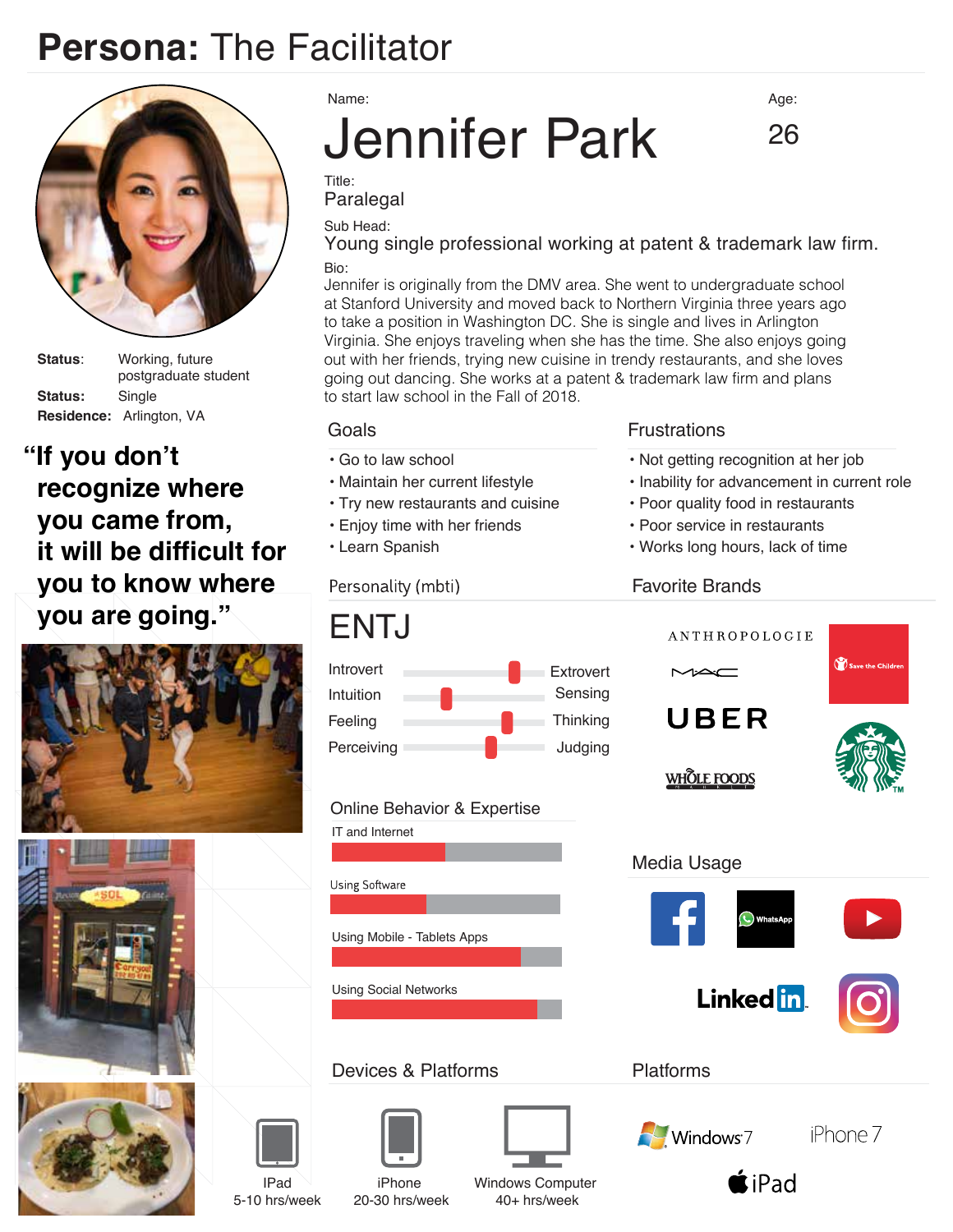**Protopersona Name: Jennifer Park Age: 26**



# **Behavioral Demographics**

- Single
- Lives in Arlington VA
- Working professional
- Takes metro to work
- Likes to go to trendy restaurants
- Likes to try new restaurants and cuisine
- Appreciates authentic, flavorful and quality food
- Lives in the DMV area and works in DC
- Enjoys spending time with friends
- Work is important but also values recreational time

# **User Needs and Goals**

- A place to have dinner with her friend (N)
- Cost, budget (N)
- Authentic food (G)
- Good atmosphere (G)
- Good service, short wait time (G)
- Good quality food (G)
- A place to have a drink and relax (N)
- $\cdot$  A place not far from her office (N)
- A place to have a conversation with a friend (N)
- A place to unwind after work (N)

# **User Pain Points / Frustrations and potential solutions**

- Crowded, long wait (P)
- Loud, difficult to hear conversation (P)
- Limited time, works late weekdays (P)
- Find a place nearby work (S)
- Ordinary poor quality food (P)
- Choose a place she has already tried (S)
- Choose a place with a large menu selection (S)
- Read restaurant reviews (S)
- Expensive (P)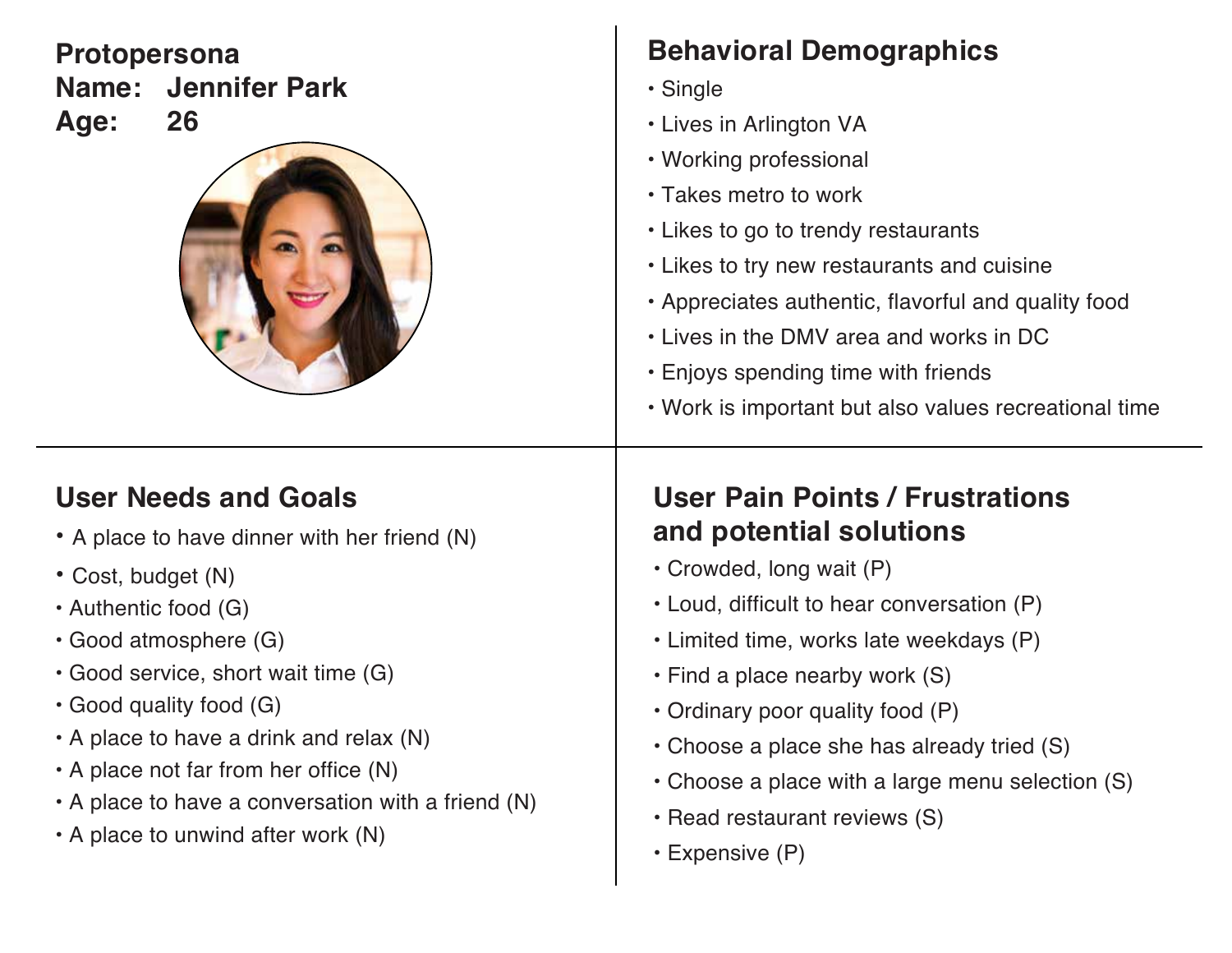#### **Interview questions El Sol:**

Have you ever been here before? *I have been here but my friend has not.*  So you wanted your friend to try it? *Yes, I like it so I brought her.*

What do you recommend on the menu? *I liked the chilenos.*

What other things have you ordered? *(tacos?) Next time we will try something different.*

How often do you come here? I've been here twice, tonight and last week.

How is the quality of service? Is there a long wait? *It was only a 10 minute wait, but it is too crowded and the payment took too long.*

How are the prices? Are they reasonable? *The prices are reasonable but expensive compared to other Mexican restaurants in DC. But the food is authentic so it is worth the extra expense.*

Have you ever ordered carry-out food? *No we have only come here to eat in.*

Have you ordered from the bar? *Yes, we each ordered Margarita*

How are the drinks? *They are very good! But they are expensive.*

How does this compare to other similar restaurants that you have gone to? *We have been to other Mexican restaurants but they were different.* Oh, in what way? *The food was very ordinary.* Oh, how? *This food is very authentic. The other restaurants were more fusion types of restaurants where the food was more of a mix of American and Mexican.* I see, so do you prefer more authentic food? *Yes, we look for more authentic food. We like to try different types of food.*

This last question triggered a response that allowed for a bit of further casual conversation. It led to some insights and later some assumptions about the lifestyle of these young women as well as what they are looking for when they go to restaurants. They like to try new types of food and they go out often to trendy restaurants. They look for authenticity, quality and flavorful food and prefer reasonably priced restaurants. They also like to order from the bar, and order drinks that complement the type of food they are eating. Although they did mention the prices were relatively high, it did not appear to bother them much. So, the assumption was that they could afford higher priced restaurants, but preferred reasonable prices.

Observations about them: they were dressed professionally, and probably met after work. They took their time dining and appeared to have a long pleasant conversation during dinner. They were dining casually and did not seem to be in a rush. When they left the restaurant they seemed very relaxed and happy. They were easy to approach for an interview and very friendly and willing to answer questions.

They did ask about the purpose of the interview and were told that it was for research for a UX Bootcamp. They were curious and asked if it was for anything specific to El Sol restaurant and were told that it was only a part of the research.

At the end of the conversation they mentioned that they were going somewhere. It may have been that they were just going home, but they did not act like they were tired or calling it a night. From their behavior it appeared as if they were going somewhere else, possibly to a cafe, to have a drink or to a club, etc.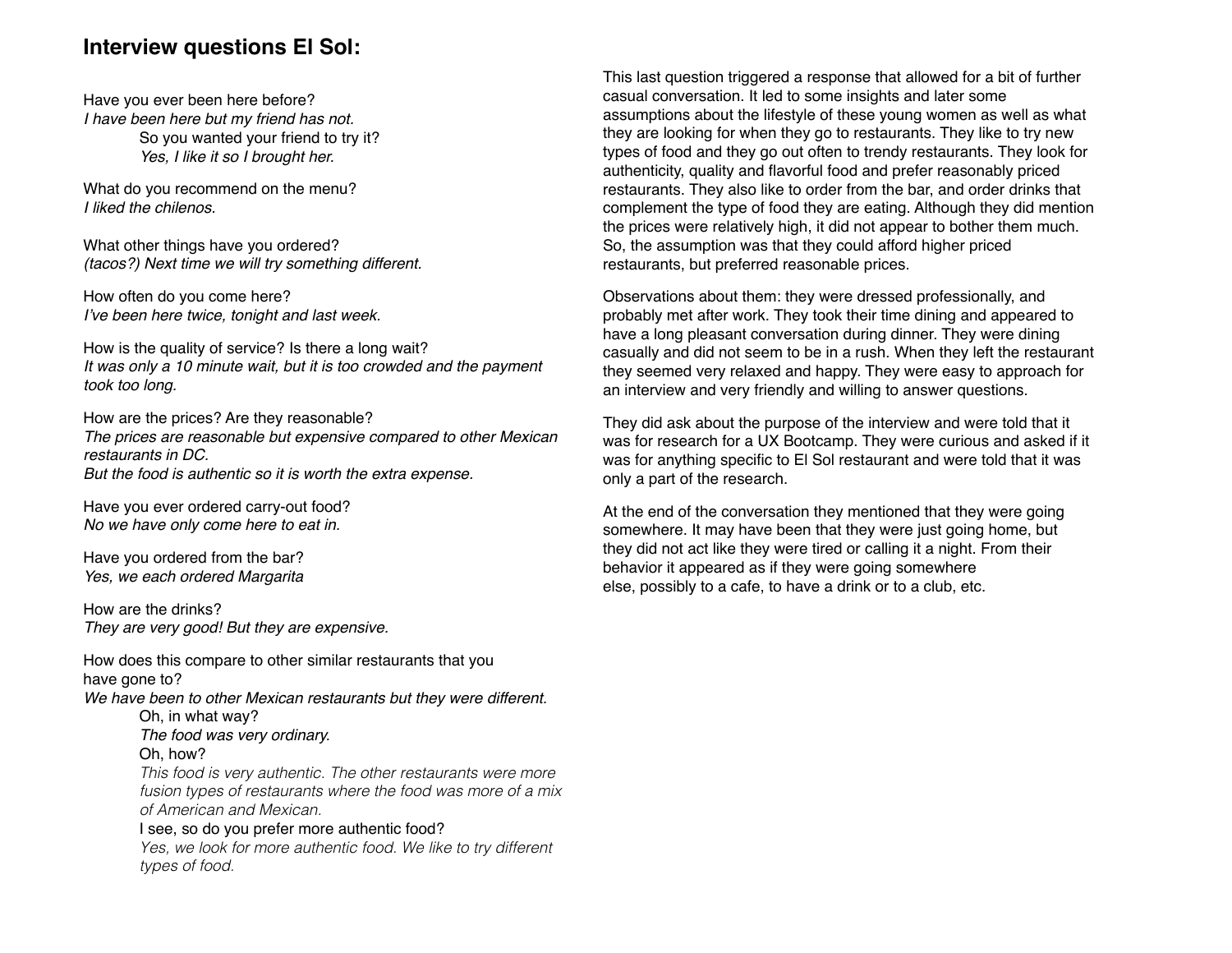#### **Protopersona Name: Tony Joseph Age: 42**



# **Behavioral Demographics**

- Married–3 kids
- Lives in Washington DC
- Manager of local printing shop
- Walks or takes metro to work
- Part time Uber driver on weekends
- Buys carry out food for family on weekend
- Lives in neighborhood of el Sol restaurant
- Values time with kids and family
- Likes to ride bike for exercise

#### **User Needs and Goals**

- Cost, budget (N)
- Nutritious and flavorful meal for kids (G)
- Buy food for family before work (N)
- Restaurant needs to be nearby (N)
- Starts work at 5pm (N)
- Buy gas for car before leaving (N)
- Complete errands before 5pm (G)
- Prepare dinner for family before work (G)
- Prepare dinner before spouse returns (G)
- Find more time for exercise and fun (G)

# **User Pain Points / Frustrations and potential solutions**

- Parking space for car difficult to find
- Moving car will lose parking space
- Limited time, works late weekdays
- Limited time, works Saturday evenings
- Driving, traffic and parking, cost
- Leaves for work before spouse returns
- Find economical meal walking distance
- Complete other tasks at same time
- Limited time for exercise and recreation